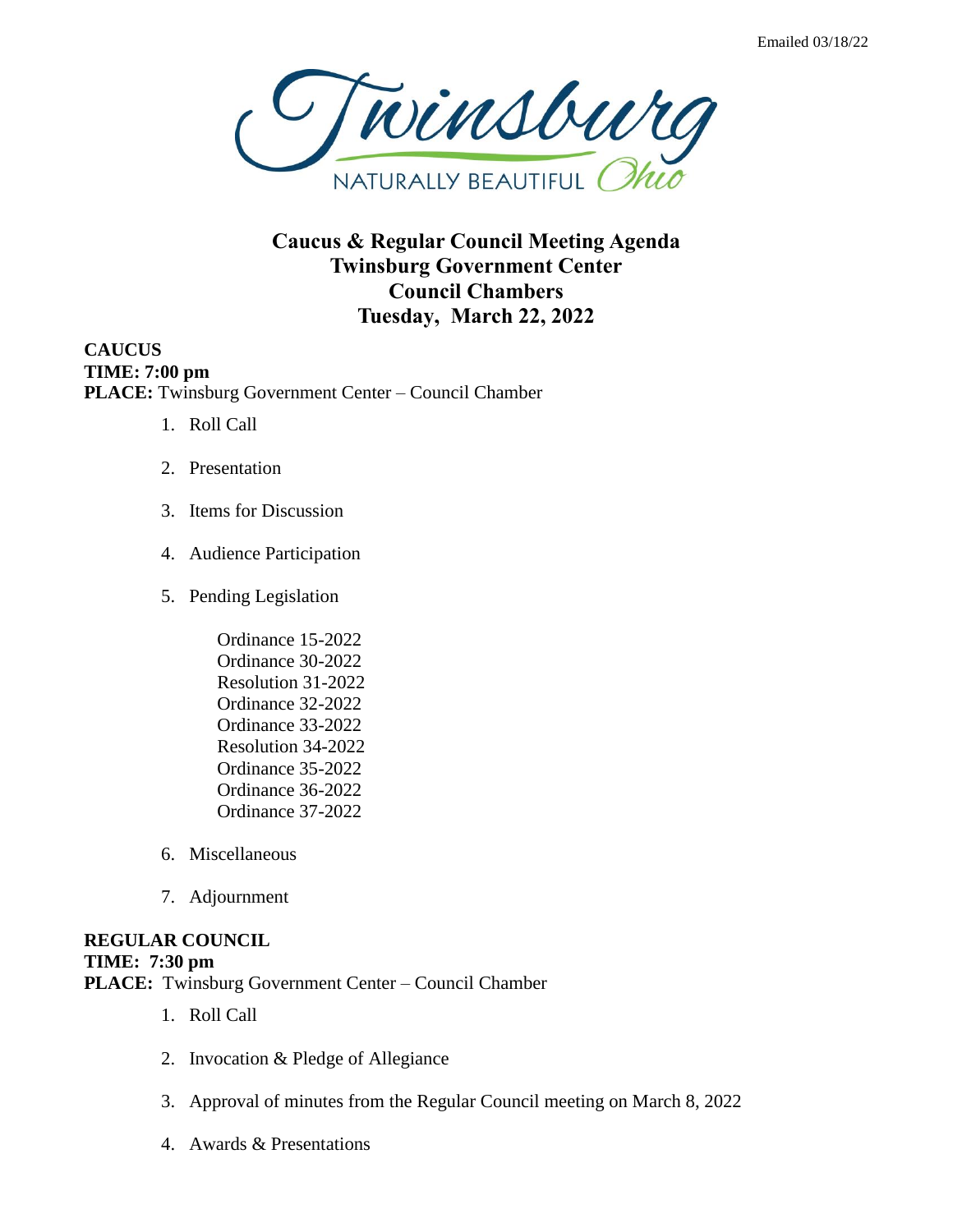- 5. Audience Participation
- 6. Council Communication and Committee Reports
	- a. David Post Environmental, Finance, Capital Improvements, Public Works
	- b. Bill Furey ARB, Finance, Treasury Investment, Tax Incentive, JEDI
	- c. Scott Barr Planning, Public Safety, Volunteer Fireman's Board, Community Relations
	- d. Sam Scaffide BZA, Public Works, Public Safety
	- e. Daisy Walker Charter Review/Oversight, Chamber, Community Relations, JEDI
	- f. Greg Bellan Finance, Golf Advisory, Public Works, Public Safety
	- g. Karen Labbe Parks & Recreation, JEDI, Fitness Advisory, Twins Day, Districting
- 7. Mayor's Report
- 8. Department Head Reports
- 9. Legislation

**ORDINANCE 15-2022 -** THE PERMANENT APPROPRIATION ORDINANCE FOR 2022 APPROVED BY COUNCIL FROM ESTIMATES SUBMITTED BY THE MAYOR, PROVIDING FOR THE ORDINARY EXPENSES AND OTHER NECESSARY EXPENSES OF THE CITY OF TWINSBURG, OHIO, DURING THE FISCAL YEAR ENDING DECEMBER 31, 2022; AND DECLARING AN EMERGENCY (Stands on Second Reading)

**ORDINANCE 30-2022 -** AN ORDINANCE AMENDING CHAPTER 111, "COUNCIL" OF THE CODIFIED ORDINANCES OF THE CITY OF TWINSBURG REGARDING COUNCIL RULES.

**RESOLUTION 31-2022 -** A RESOLUTION DESIGNATING THE COMPOSITION OF TWINSBURG/SUMMIT COUNTY TAX INCENTIVE REVIEW COUNCIL.

**ORDINANCE 32-2022 -** AN ORDINANCE ESTABLISHING SALARIES, WAGES AND EMPLOYMENT DESCRIPTIONS FOR CERTAIN EMPLOYEES OF THIS CITY AND UPDATING CLASSIFICATIONS OF EMPLOYEES, TO BE KNOWN AS THE SALARY ORDINANCE; AND DECLARING AN EMERGENCY.

**ORDINANCE 33-2022 -** AN ORDINANCE AMENDING THE CURRENT YEAR APPROPRIATIONS FOR THE GENERAL REVENUE ACCOUNT AS ESTABLISHED IN ORDINANCE 15-2022, THE APPROPRIATION ORDINANCE OF THE CITY OF TWINSBURG FOR THE YEAR 2022; AND DECLARING AN EMERGENCY.

**RESOLUTION 34-2022 -** A RESOLUTION AUTHORIZING THE MAYOR TO ENTER INTO AN AGREEMENT WITH ENVIROSCIENCE TO PROVIDE ENVIROMENTAL SERVICES REQUIRED FOR THE RAVENNA/SHEPARD/BROADWAY/RICHMOND ROADS PROJECT (PID 113165)

**ORDINANCE 35-2022 -** AN ORDINANCE ACCEPTING THE BID OF JD STRIPING & SERVICES FOR THE 2022 ROAD STRIPING CONTRACT; AND DECLARING AN EMERGENCY.